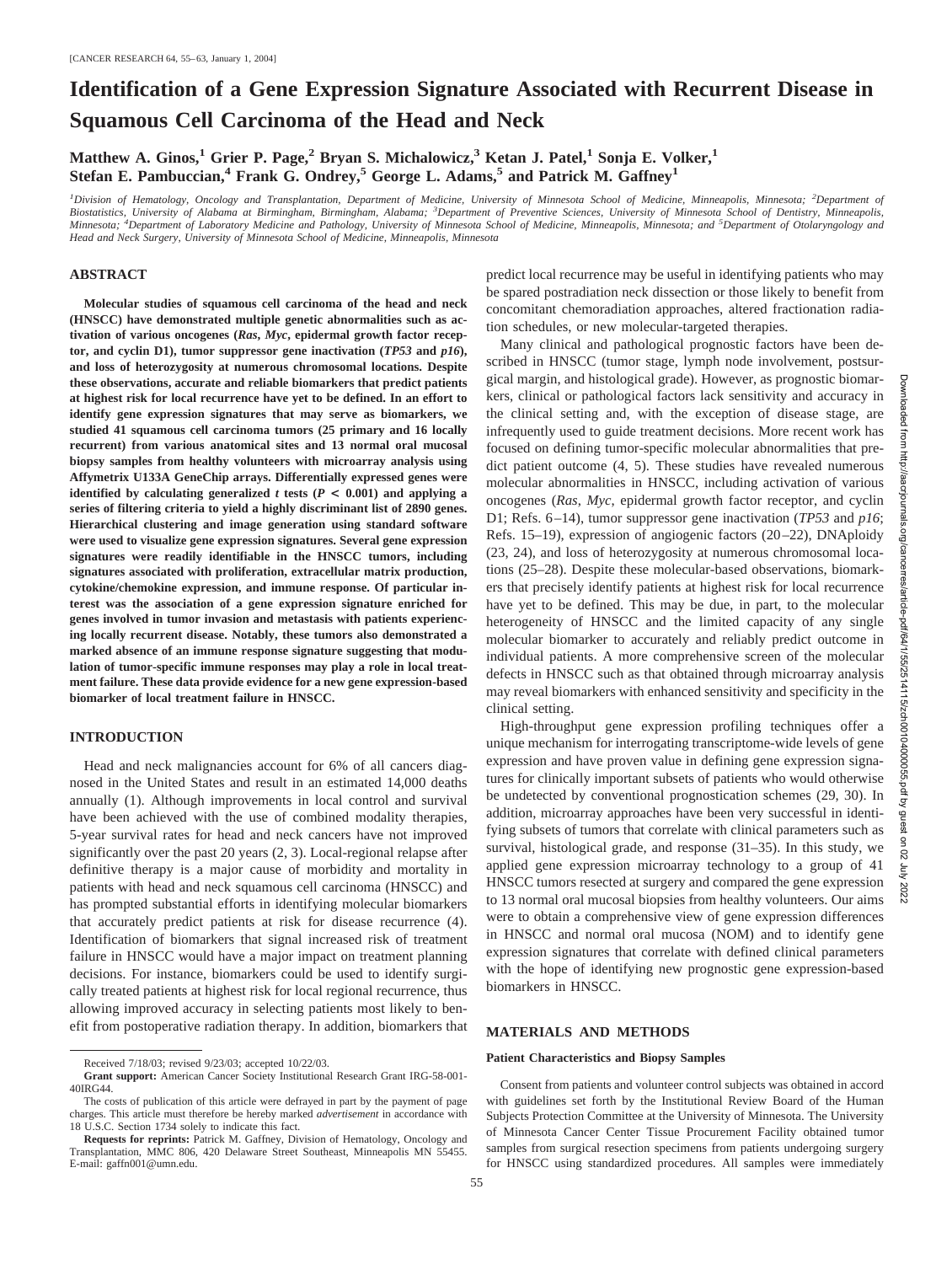placed on ice and within 30 min of devascularization frozen in liquid nitrogen after removal of portions needed for pathological diagnosis. Histological analyses were performed to ensure that each specimen contained  $>50\%$  tumor tissue and <10% necrotic debris, and those samples not meeting these criteria were rejected. Healthy control subjects without a history of oral cancer, premalignant lesions, or periodontal disease were recruited through the University of Minnesota School of Dentistry. After administration of a local anesthetic, a 6-mm punch biopsy of tissue was obtained from the buccal mucosa in the region adjacent to the third molar. Tissue specimens were flash frozen in liquid nitrogen and stored until extraction of mRNA. On average these tissues contained 40% epithelial mucosa and 60% submucosa tissue.

#### **Extraction of Total RNA and Probe Preparation**

Fifty to 100 mg of tissue were submerged in 1 ml of Trizol reagent (Life Technologies, Inc., Gaithersburg, MD) and immediately homogenized using a rotor-stator homogenizer (Powergen 700; Fischer Scientific) under RNase-free conditions. Total RNA was extracted from the samples using the Trizol extraction protocol after a 1-min spin at  $12,000 \times g$  to pellet particulate matter. Total RNA was precipitated by incubating with 0.5 ml of isopropyl alcohol for 10 min followed by centrifugation at  $12,000 \times g$  for 10 min at 4<sup>o</sup>C. The pellet was washed twice with 75% ethanol, dissolved in RNase-free water, and stored at  $-80^{\circ}$ C until further use. Agarose gel electrophoresis was performed on each sample before additional analysis to confirm the presence of nondegraded RNA.

Five to 10  $\mu$ g of total RNA were used to prepare biotinylated cRNAs for hybridization using the standard Affymetrix protocol (Affymetrix, Santa Clara, CA). Briefly, RNA was converted to first strand cDNA using a T7-linked oligodeoxythymidylic acid primer (Genset, La Jolla, CA), followed by second strand synthesis (Invitrogen Corporation, Carlsbad, CA). The double-stranded cDNA was then used as template for labeled *in vitro* transcription reactions using biotinylated ribonucleotides (Enzo, Farmingdale, NY). Fifteen  $\mu$ g of each labeled cRNA were hybridized to Affymetrix U133A GeneChips (Affymetrix, Santa Clara, CA) using standard conditions in an Affymetrix fluidics station.

#### **Analysis of Microarray Data**

**Preprocessing of Microarray Data.** Scanned Affymetrix array data were uploaded into the GeneData Cobi 4.06 database maintained by the Supercomputing Institute's Computational Genomics Laboratory at the University of Minnesota. Preprocessing of the Affymetrix arrays was carried out using GeneData Refiner 3.0<sup>6</sup> software to correct for variations in hybridization intensity because of gradient effects, dust specks, or scratches. Gene expression intensity for each array was scaled to an arbitrary value of 1500 intensity units to allow comparisons across all arrays. Expression intensity values for each gene were derived using Refiner by applying the Microarray Suite 5.0 algorithm.

**Statistical Analysis.** Genes differentially expressed between the 41 HNSCC and 13 normal oral mucosal biopsies were identified using a Satterthwaite *t* test (36) to robustly estimate significance despite unequal variance among groups. Genes that merited additional investigation met the following criteria:  $P < 0.001$ , absolute value of the difference in mean expression between the two groups of samples  $(\Delta) > 100$  intensity units, and fold difference in mean expression  $\geq 2.0$  or  $\leq 0.5$ . Unsupervised hierarchical clustering was performed with Cluster (37) using Pearson's correlation distance metric and average linkage followed by visualization in Treeview (37). Because of the large number of statistical tests performed we estimated the Bayesian posterior true positive, posterior true negative, and posterior false negative rates for each of the genes using the mix-*o*-matic method of Allison *et al.* (38) and to illustrate that more genes were observed to be differentially expressed than expected (supplemental data Figure 1; http://www.gaffney. umn.edu./suppl).

#### **Immunohistochemistry**

Immunohistochemical analysis was performed to validate the differential expression of selected genes in tissue sections and to localize the expression of

<sup>6</sup> Internet address: http://www.genedata.com.

the genes. On the basis of their gene expression profiles, 4 of the HNSCC (2 samples with high expression and 2 with low expression of inflammation and immune response-related genes) were selected. Sections of HNSCC were formalin-fixed and paraffin-embedded, sectioned at  $4-\mu m$  and immunostained according to standard protocols. Immunostaining with antibodies against CD3 (PS1, prediluted; Ventana Medical Systems, Inc., Oro Valley, AZ) and cytokeratin (AE1 AE3, prediluted; Dako Corporation, Carpinteria, CA) was performed on the automated immunostainer NexES IHC (Ventana Medical Systems, Inc.).

## **Real-Time PCR Analysis**

Changes in mRNA levels were compared by quantitative real-time PCR analysis, using the Light Cycler (Roche Diagnostics Corp). One  $\mu$ g of total RNA was converted to cDNA using Superscript II (Invitrogen Corporation) according to manufacturers specifications. PCR reaction mixtures consisted of  $2 \mu$ l of Faststart DNA Master SYBR Green I mixture [containing TaqDNA polymerase, reaction buffer, deoxynucleotide triphosphate mix (with dUTP instead of dTTP), SYBR Green I dye, and 10 mm  $MgCl<sub>2</sub>$ ], 0.5  $\mu$ M of each target primer stock, 2 or 4 mM MgCl<sub>2</sub> [glyceraldehyde-3-phosphate dehydrogenase (*GAPDH*), *PTHLH*,4mM *SNAI2*, and 2 mM *MET*] in a final reaction volume of 20  $\mu$ l. Cumulative fluorescence was measured at the end of the extension phase of each cycle. Product-specific amplification was confirmed by a melting curve analysis and agarose gel electrophoresis analysis. Quantification was performed at the log-linear phase of the reaction and cycle numbers obtained at this point were plotted against a standard curve prepared with serially diluted samples. Results were normalized to *GAPDH*. Primer sequences and reaction parameters are as follows: *GAPDH*, forward, 5- ACCACAGTCCATGCCATCAC-3' and reverse, 5'-TCCACCACCCTGTT-GCTGTA-3'; MET, forward, 5'-GAAGGAGGGACAAGGCTGAC-3' and reverse, 5'-ATGGCAGGACCAACTGTGC-3'; PTHLH, forward, 5'-GCTC-AAGACACCTGGGAAGA-3' and reverse, 5'-AAGCCTGTTACCGTGAA-TCG-3'; and *SNAI2*, forward, 5'-CATCTTTGGGGCGAGTGAGTCC-3' and reverse, 5'-GGCCAGCCCAGAAAAAGTTGAAT-3'.

## **RESULTS**

To identify differentially expressed genes present in HNSCC and NOM, we obtained specimens from 41 patients undergoing surgical resection for HNSCC. Clinical characteristics of the 41 patients are shown in Table 1 and supplemental data Table 1. This study population closely parallels the general population of patients with HNSCC having a median age of 64 years and greater percentage of males with disease. The majority of cancers were located in the oral cavity (44%)

Table 1 *Clinical features of 41 head and neck squamous cell carcinoma patients and 13 normal control subjects*

| Clinical feature                                  | Head and neck squamous<br>cell carcinoma patients |     | Normal subjects |     |
|---------------------------------------------------|---------------------------------------------------|-----|-----------------|-----|
|                                                   | $\boldsymbol{n}$                                  | %   | n               | %   |
| Sample size, $n$                                  | 41                                                |     | 13              |     |
| Male gender, $n$ $(\%)$                           | 29                                                | 71% | 6               | 46% |
| Median age (yr)                                   | 64                                                |     | 60              |     |
| Tobacco use <sup><i>a</i></sup> , <i>n</i> $(\%)$ | 37                                                | 90% | 5               | 38% |
| Alcohol use <sup>b</sup> , $n$ (%)                | 14                                                | 32% | $\theta$        |     |
| Anatomic location, $n$ (%)                        |                                                   |     |                 |     |
| Oral cavity                                       | 18                                                | 44% |                 |     |
| Oropharynx                                        | 4                                                 | 10% |                 |     |
| Hypopharynx                                       | 1                                                 | 2%  |                 |     |
| Larynx                                            | 15                                                | 37% |                 |     |
| <b>Sinus</b>                                      | 3                                                 | 7%  |                 |     |
| Clinical stage, $n$ $(\%)$                        |                                                   |     |                 |     |
| Stage I-II                                        | 13                                                | 32% |                 |     |
| Stage III-IV                                      | 28                                                | 68% |                 |     |
| Tumor differentiation, $n$ (%)                    |                                                   |     |                 |     |
| Well                                              | 6                                                 | 15% |                 |     |
| Moderate                                          | 20                                                | 48% |                 |     |
| $Poor^c$                                          | 15                                                | 37% |                 |     |

*<sup>a</sup>* Past or present use.

 $b \geq 4$  drinks/day.

<sup>c</sup> Includes samples with mixed moderate/poor histology.

ded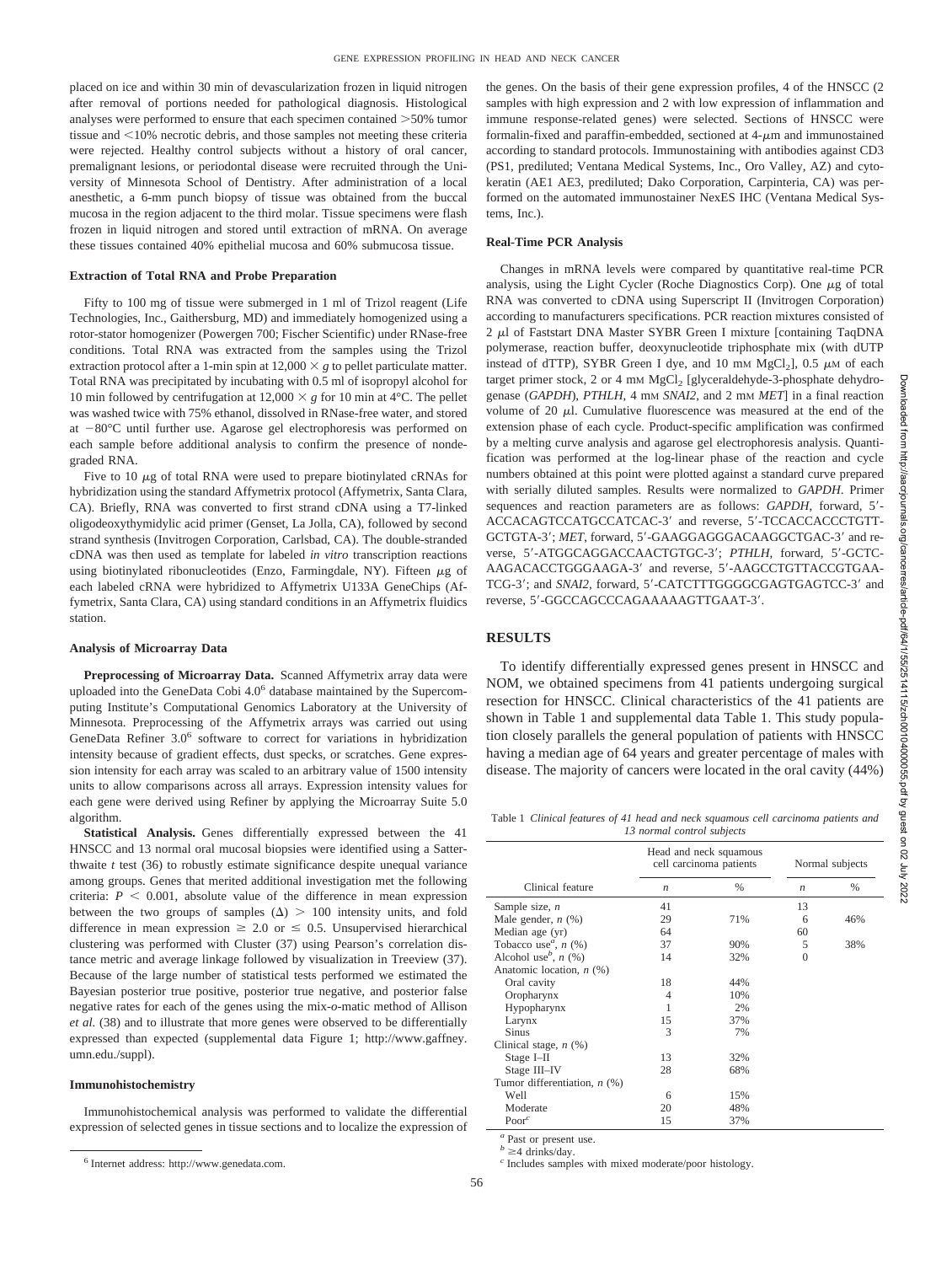A



Fig. 1. Gene expression profiles of 41 HNSCC and 13 normal oral mucosal biopsy samples. Differentially expressed genes were identified by parametric T tests with correction for unequal sample variance. A total of 2890 genes were identified using the following filter criteria:  $t$  test  $P < 0.001$ , difference in mean intensity  $\geq 100$ , fold change in mean intensity  $\geq 2.0$ or  $\leq$  0.5. To visualize the data, genes and samples were grouped using Cluster<sup>7</sup> and graphically represented in Treeview.<sup>8</sup> Prominent gene expression signatures are highlighted with *colored bars* to the right of the figure. *B*, immunohistochemistry staining of two representative tumors with and without the immune response signature using antibodies against cytokeratin and CD3, markers for squamous carcinoma and T lymphocytes, respectively.



mucosa adjacent to resected tumor. No attempt was made to control for tobacco or alcohol consumption in the control group assuming that the potential influence of these factors on gene expression would likely be overshadowed by the differences between normal and neoplastic tissue. Of the 13 normal subjects, 1 was currently a smoker, 5 had smoked at some time in the past, whereas the remaining 7 had never smoked. None of the 13 normal subjects reported excessive alcohol use defined as  $\geq$ 4 drinks/day.

To visualize the gene expression data, hierarchical clustering was Thernet address: http://rana.lbl.gov. externes that satisfied stringent filtering criteria 7 Internet address: http://rana.lbl.gov.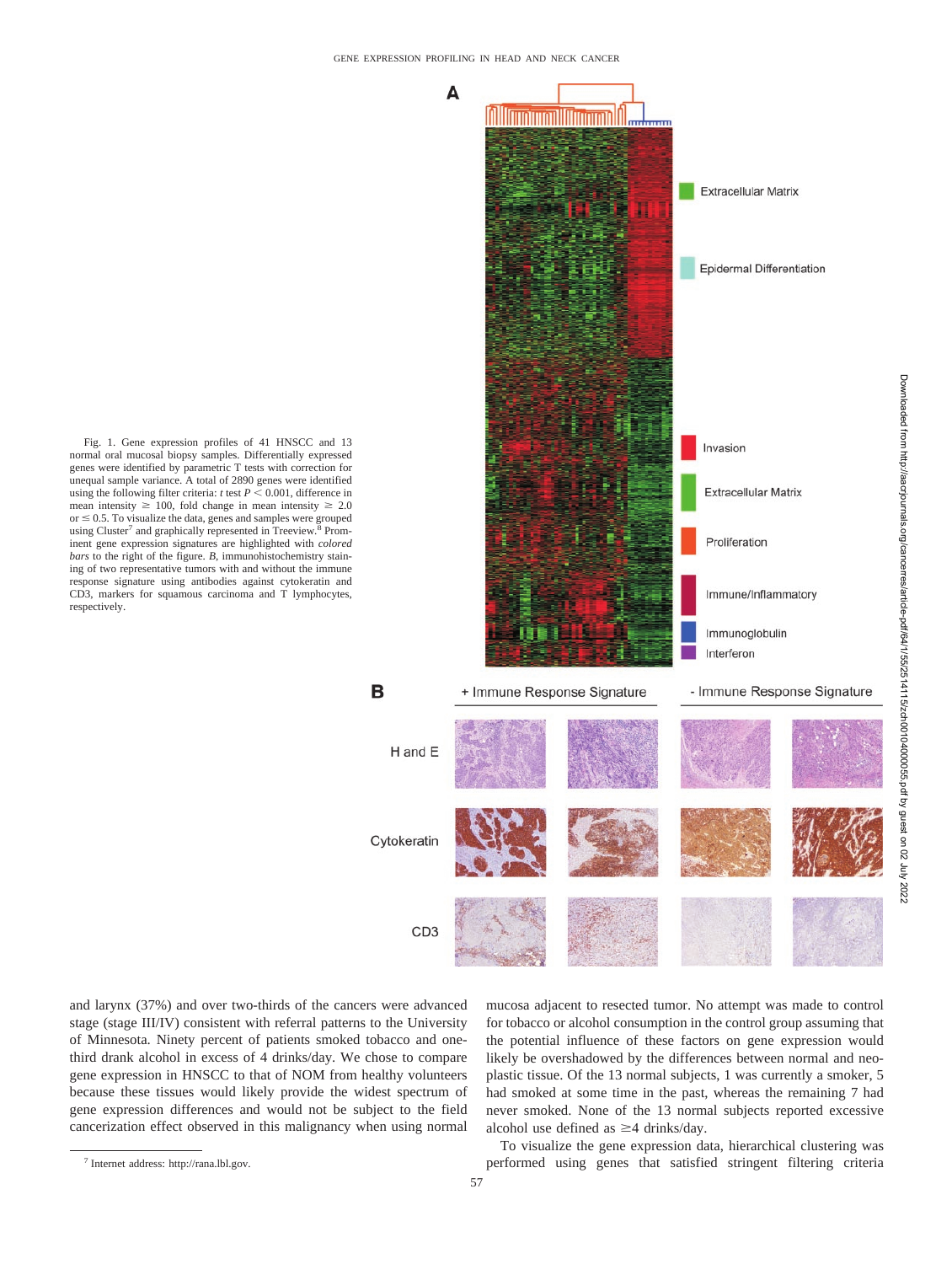Table 2 *Functional gene classes demonstrating significant differential expression between HNSCC and NOM*

| <b>Function Name</b>                                | Total <sup>a</sup> | $P^b$      | FDR <sup>c</sup> | Bonferroni <sup>d</sup> |
|-----------------------------------------------------|--------------------|------------|------------------|-------------------------|
| <b>Biological</b> process                           |                    |            |                  |                         |
| Inflammatory response                               | 71                 | $1.11E-16$ | 4.72E-14         | 4.72E-14                |
| Immune response                                     | 95                 | 8.44E-15   | 1.79E-12         | 3.59E-12                |
| Epidermal differentiation                           | 38                 | $1.65E-11$ | 2.34E-09         | 7.02E-09                |
| Cell-cell signaling                                 | 100                | $3.14E-10$ | 3.34E-08         | 1.34E-07                |
| Cell adhesion                                       | 77                 | 5.72E-09   | 4.86E-07         | 2.43E-06                |
| Chemotaxis                                          | 43                 | 8.73E-09   | 6.18E-07         | 3.71E-06                |
| Cellular defense response                           | 40                 | 1.74E-08   | 1.06E-06         | 7.39E-06                |
| Development                                         | 80                 | 3.44E-08   | 1.83E-06         | 1.46E-05                |
| Antimicrobial humoral response (sensu Invertebrata) | 45                 | 9.90E-08   | 4.68E-06         | $4.21E-0.5$             |
| Response to viruses                                 | 18                 | 7.16E-07   | 3.04E-05         | 3.04E-04                |
| Cell surface receptor linked signal transduction    | 54                 | 3.29E-06   | 1.27E-04         | 1.40E-03                |
| Cell motility                                       | 47                 | 3.55E-06   | 1.26E-04         | 1.51E-03                |
| Cell proliferation                                  | 79                 | 1.81E-05   | 5.90E-04         | 7.67E-03                |
| Protein biosynthesis                                | 6                  | 1.81E-05   | 5.49E-04         | 7.69E-03                |
| Skeletal development                                | 36                 | 2.59E-05   | 7.34E-04         | 1.10E-02                |
| Signal transduction                                 | 221                | 6.40E-05   | 1.70E-03         | 2.72E-02                |
| Cellular component                                  |                    |            |                  |                         |
| Extracellular matrix                                | 42                 | $1.21E-10$ | 1.59E-08         | 1.59E-08                |
| Extracellular space                                 | 105                | 1.70E-09   | 1.12E-07         | 2.23E-07                |
| Extracellular                                       | 40                 | 5.69E-08   | 2.49E-06         | 7.46E-06                |
| Integrin complex                                    | 13                 | 3.22E-05   | 1.06E-03         | 4.22E-03                |
| Intermediate filament                               | 18                 | 4.22E-05   | 1.11E-03         | 5.53E-03                |
| Plasma membrane                                     | 135                | 8.73E-05   | 1.91E-03         | 1.14E-02                |
| Collagen type IV                                    | 8                  | 9.89E-05   | 1.85E-03         | 1.30E-02                |
| Cytosol                                             | 30                 | 1.96E-04   | 3.21E-03         | 2.57E-02                |
| Molecular function                                  |                    |            |                  |                         |
| RNA binding                                         | 9                  | 6.38E-12   | 3.33E-09         | 3.33E-09                |
| Chemokine                                           | 29                 | 3.23E-11   | 8.43E-09         | 1.69E-08                |
| Collagen                                            | 29                 | 1.30E-10   | 2.26E-08         | 6.79E-08                |
| Cell adhesion molecule                              | 59                 | 1.43E-09   | 1.86E-07         | 7.44E-07                |
| Structural constituent of muscle                    | 24                 | 4.48E-08   | 4.68E-06         | 2.34E-05                |
| Cytokine                                            | 18                 | 9.40E-06   | $7.01E-04$       | 4.91E-03                |
| Hyaluronic acid binding                             | 8                  | 1.34E-05   | 8.74E-04         | 6.99E-03                |
| Cell adhesion receptor                              | 21                 | 1.69E-05   | 9.79E-04         | 8.81E-03                |
| Proteoglycan                                        | 9                  | 1.72E-05   | 8.98E-04         | 8.98E-03                |
| Structural constituent of cytoskeleton              | 37                 | 1.90E-05   | $9.00E-04$       | 9.89E-03                |
| Endopeptidase inhibitor                             | 17                 | 2.34E-05   | 1.02E-03         | 1.22E-02                |
| Tropomyosin binding                                 | 8                  | 2.80E-05   | $1.12E-03$       | 1.46E-02                |
| Extracellular matrix glycoprotein                   | 12                 | 5.91E-05   | 2.20E-03         | 3.08E-02                |
| Collagenase                                         | 5                  | 7.87E-05   | 2.74E-03         | 4.11E-02                |

*a* Total number of genes identified in list of 2890 differentially expressed genes corresponding to specific Gene Ontology classification. *b* Binomial distribution *P*-value.

<sup>c</sup> Adjusted *P*-value using False Discovery Rate (FDR) correction (Ref. 47).<br><sup>d</sup> Adjusted *P*-value using Bonferonni correction (*P*-value  $\times$  total genes for that function).

 $(P < 0.001, \Delta > 100, \text{ fold difference} \ge 2.0 \text{ or } \le 0.5) \text{ yielding a}$ highly discriminant set of 2890 genes (Fig. 1*A* and supplemental data Table 2). A number of gene expression signatures are apparent by visual inspection mostly associated with genes over expressed in HNSCC. The expression pattern of genes down-regulated in HNSCC compared with NOM is relatively uniform, although a few clusters of functionally relevant genes can be defined. A cluster of genes mapping to a region of chromosome 1q21 (involucrin, *SPRR 1A*, *1B*, *2B*, *3*, *NICE-1*, *S100 A1*, *6*, *8*, *9*, *14*), termed the epidermal differentiation complex, is down-regulated in the majority of HNSCC samples. Genes located in this region are highly expressed in terminally differentiated squamous epithelium and have been shown to play an important role in maintenance of the epithelial phenotype (39). Downregulation of these genes in HNSCC is consistent with dedifferentiation of squamous epithelial cells associated with malignant transformation. Another cluster of genes down-regulated in HNSCC includes several extracellular matrix proteins regulating epithelial adhesion and collagen fibril formation [tenascin X, dermatopontin, and collagen 14 type,  $\alpha$  1 (undulin)]. No specific role in cancer progression has been ascribed to dermatopontin or collagen 14. However, tenascin X knockout mice demonstrate increased susceptibility to tumor invasion and metastasis after inoculation of footpads with B16-BL6 melanoma cells (40).

Genes up-regulated in the HNSCC samples formed several signatures enriched for genes associated with an array of biological processes, including extracellular matrix functions, interferon response, proliferation, and immune response. The proliferation signature included many genes involved in cell cycle control and chromosome maintenance and has been identified in transcriptional profiling studies of other cancers and likely represents a common cancer-specific gene expression program (41). A prominent signature associated with genes expressed in inflammation and immune response was present in over half of the squamous carcinomas and likely represents a robust tumor immune response. To investigate whether this signature was in part because of tumor infiltrating immune cells and not because of aberrant expression of these genes by HNSCC, we selected two tumors expressing and not expressing this signature and performed immunohistochemistry staining using antibodies that identify squamous carcinoma (cytokeratin) and T lymphocytes (CD3). Although the percentage of squamous carcinoma in each specimen is roughly equivalent, tumor-infiltrating T lymphocytes are clearly more abundant in tumors expressing the immune response signature, thus verifying the immune response signature is due, in part, to tumor-infiltrating T lymphocytes (Fig. 1*B*).

Another prominent gene expression signature highly expressed in a subset of HNSCC includes genes implicated in invasion (snail homologue 2, met proto-oncogene; Refs. 42, 43), *RAS* signaling, (r-ras homologue 2), cell surface/extracellular matrix interactions (collagen type IV  $\alpha_5$  and  $\alpha_6$ , laminin  $\gamma_2$ ,  $\alpha_3$ ,  $\beta_3$ ; integrin  $\alpha_3$ ,  $\alpha_6$ ,  $\beta_4$ ,  $\beta_6$ ), and angiogenesis (vascular endothelial growth factor C, placental growth factor). The high expression of these genes in this subset of tumors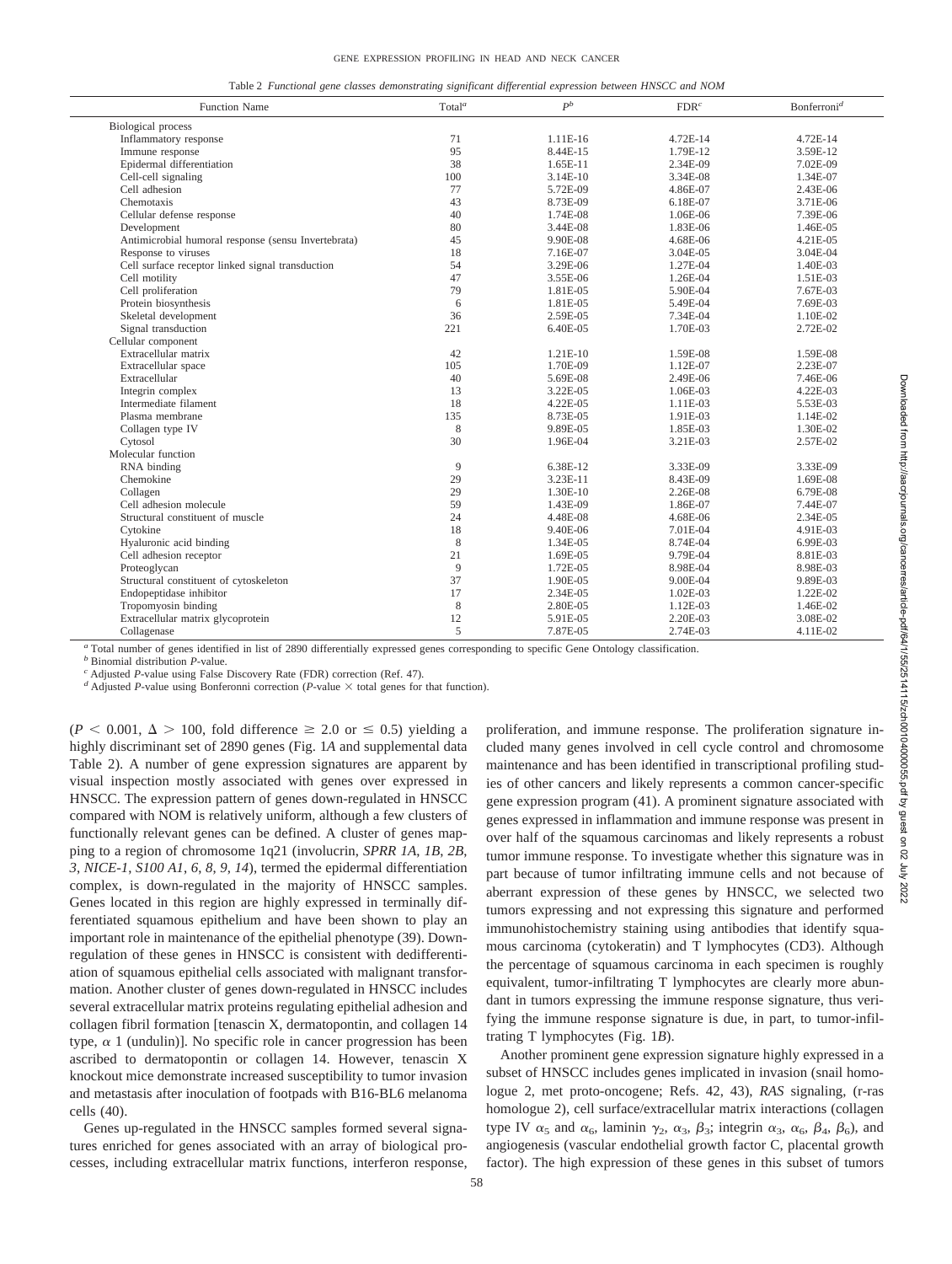

Fig. 2. Correlation of gene expression signatures with clinical parameters. *A*, correlation coefficients were calculated for each gene and clinical parameters corresponding to site of primary disease, stage of disease, tumor grade, and presence of recurrent disease after definitive treatment. Correlation coefficients are plotted as a moving window average of 30 genes to the left of the cluster diagram. The level at which there is a  $\leq 1\%$  chance that the correlation is spurious was determined by 5000 permutations of the clinical parameter classifications and is depicted by the *vertical dashed lines*. *B*, the genes that comprise the gene expression signature correlating with recurrent disease were identified by grouping samples by the presence or absence of recurrent disease and performing one-dimensional clustering of genes only. The label at the top of the figure designates the type of sample that was applied to the microarray (cRNA from recurrent or primary tumor).

suggests a potentially aggressive phenotype prone to invasion and metastasis.

To more thoroughly characterize sets of functionally related genes differentially expressed between HNSCC and NOM, we used Onto-Express (44, 45) to classify genes according to the following Gene-Ontology (GO) (46) categories: biological process; cellular role; and molecular function. The numbers of genes corresponding to each GO category among the 2890 differentially expressed genes was tallied and compared with the number of genes expected for each GO category based on their representation on the Affymetrix U133A array. Significant differences from the expected were calculated with a two-sided binomial distribution. False discovery rates (47) and Bonferroni adjustments were also calculated based upon the number of GO categories having at least 1 gene in the list of 2890 differentially expressed genes. Table 2 shows all GO functional classes with a Bonferroni-corrected significance of  $P < 0.05$ , the significance of each class, the false discovery rate for that class, as well as the number of genes corresponding to each GO functional class identified in our differentially expressed gene list. The functional gene groups demonstrating the most significant representation in our set of differentially expressed genes appear under the biological process ontology and map to the inflammatory response, immune response, and epidermal differentiation categories. Genes involved in inflammatory and immune response are highly expressed in subsets of HNSCC and corDownloaded from http://aacripulmals.org/cancerres/article-pdf/64/115/2514115/2514116/200000010400000 Downloaded from http://aacrjournals.org/cancerres/article-pdf/64/1/55/2514115/zch00104000055.pdf by guest on 02 July 2022

202

relate with the presence of tumor infiltrating immune cells (Fig. 1, *A* and *B*). In contrast, genes corresponding to the epidermal differentiation category are highly expressed in NOM compared with HNSCC, reflecting the loss of normal epithelial architecture associated with malignant transformation (Fig. 1*A*). Functional categories significantly represented under the cellular component and molecular function ontologies include genes involved in extracellular matrix functions, integrin complexes, RNA binding, chemokine signaling, and cell adhesion.

A major aim of this study was to identify correlations between gene expression signatures and clinical parameters with the goal of identifying new gene expression-based biomarkers of HNSCC. To identify associations between genes and clinical parameters, we calculated correlation coefficients for each gene across all 41 HNSCC tumor samples with stage of disease, tumor grade (well, moderate, or poorly differentiated), primary tumor site, and presence of locally recurrent disease. The significance of the correlation was determined by permuting the class labels (5000 permutations) pertaining to each clinical parameter and calculating a level at which the correlation would possess a type 1 error of  $\leq 1\%$ . The resulting correlation curves are plotted alongside the corresponding gene as a moving average (window size  $=$  30 genes; Fig. 2*A*). Interestingly, no correlations exceeding the 1% type one error threshold were seen between gene expression signatures and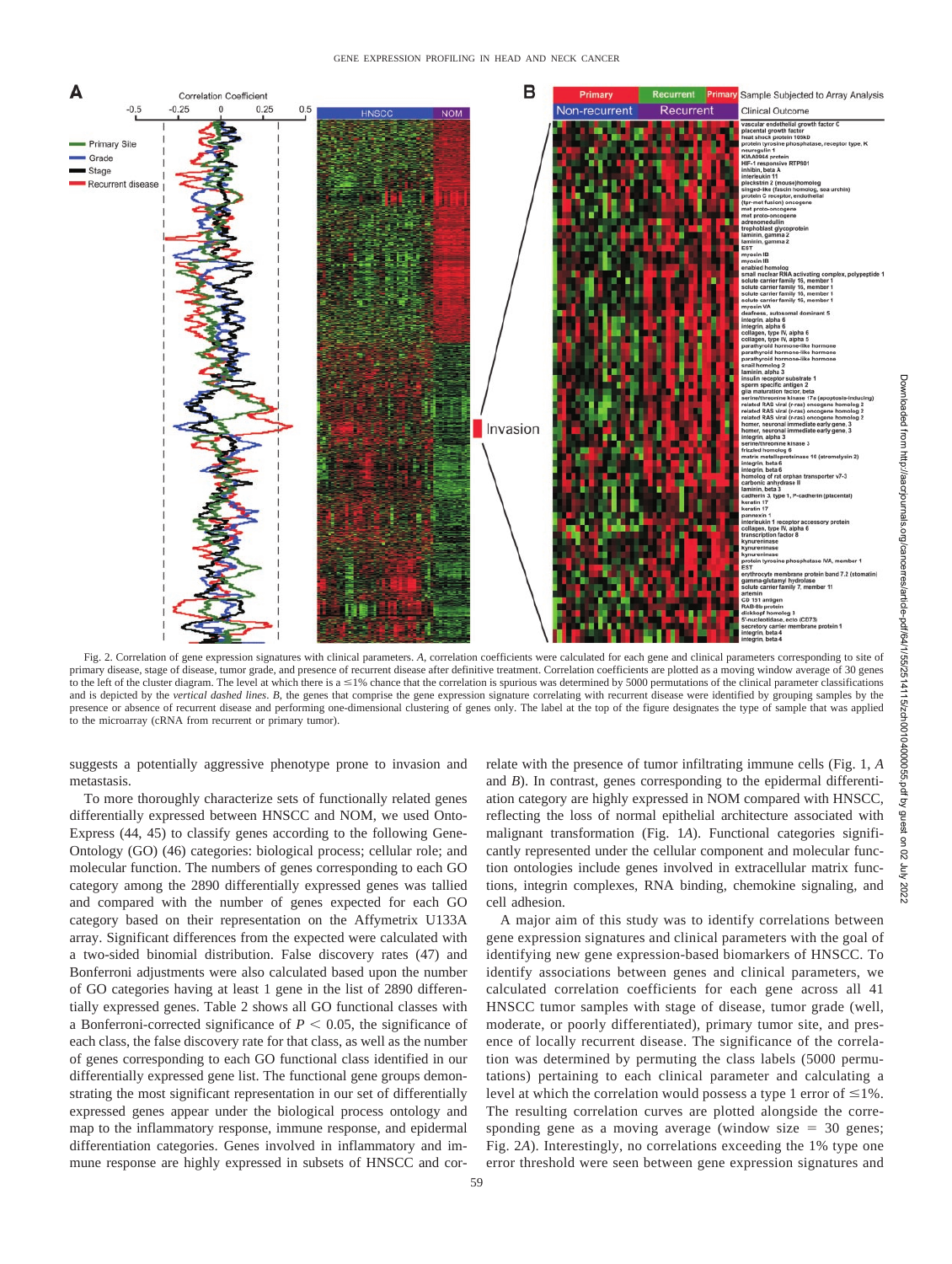tumor stage, tumor grade, or anatomical location of the primary tumor. However, a correlation (correlation coefficient  $= 0.42$ ,  $P < 0.01$ ) exceeding this threshold was detected between patients who experienced recurrent disease and the signature previously identified as enriched for genes associated with tumor invasion and metastasis (Fig. 1*A*). Importantly, the signature associated with recurrent disease was present in 7 primary tumors procured before administration of definitive therapy (Fig. 2*B*). Therefore, it is quite likely that the recurrent disease signature is an intrinsic feature of a subset of HNSCC tumors and not simply a biased result secondary to analyzing a collection of recurrent tumors. Furthermore, all 7 patients whose tumors expressed the recurrent disease signature recurred within 12 months (median time to recurrence  $= 8$  months) of completing therapy, indicating that this signature may function as a predictor of early local treatment failure in HNSCC.

To confirm the findings of the microarray analysis we performed real-time PCR (quantitative-PCR) analysis using primers specific for *MET*, *SNAI2*, and *PTHLH* and compared the fold differences in expression predicted by microarray to that obtained with quantitative-PCR. Twelve tumor samples demonstrating a wide range of expression values for *MET*, *SNAI2*, and *PTHLH* by microarray were selected for analysis. These genes were selected for confirmation because of their prominent overexpression in the recurrent disease signature. For expression values from microarray, the mean intensity for each probe set [two for *MET* (Affymetrix probe IDs: 203510\_at, 213807\_x\_at), one for *SNAI2* (213139\_at), and three for *PTHLH* (206300\_s\_at, 210355\_at, 211756\_at)] was normalized to the mean *GAPDH* intensity [three probe sets (M33197\_5\_at, M33197\_M\_at, and M33197\_3\_at)] for each of the 12 tumor samples. We selected *GAPDH* as the normalization standard because it was uniformly expressed across all tumor samples by microarray. Normalized expression values from microarrays were then rank ordered from highest to lowest for each of the transcripts and fold changes calculated by dividing the sample with the highest expression by the sample with the lowest expression. This was repeated sequentially using the next highest and lowest values until all fold change calculations were made. The procedure was then repeated using the corresponding normalized expression levels for each transcript for all 12 samples derived by quantitative-PCR. Fold change concordance for each transcript is shown in Table 3. Quantitative-PCR confirmed the direction of fold change for nearly all of the samples where the microarray fold change was  $>2.0$  with one exception. Overall, these results confirm our findings of differential gene expression by microarray analysis.

# **DISCUSSION**

The objectives of this study were to investigate the range of gene expression differences between HNSCC and NOM to identify gene expression programs disregulated in HNSCC and to correlate gene expression signatures with clinical parameters to identify potentially new biomarkers of HNSCC. Using statistical and data filtering criteria, we identified 2890 genes differentially expressed between HNSCC and NOM. Functional gene classes (defined by GO annotation) highly represented in HNSCC include those involved in inflammatory response, immune response, epidermal differentiation, cell adhesion, and extracellular matrix functions.

The presence of a robust immune response in a subset of HNSCC tumors is associated with infiltrating T lymphocytes within the tumor (Fig. 1*B*), a phenomenon well documented in the literature for HNSCC as well as other cancers (48). Earlier studies on HNSCC reported that a peritumoral lymphocyte infiltrate was associated with a better prognosis when compared with tumors not demonstrating immune infiltrate (49–53). In addition, greater peritumoral lympho-

Table 3 *Concordance in fold change direction between microarray and real-time PCR (QPCR) expression levels*

| <b>MET</b> |             | <b>PTHLH</b> |             | SNAI2      |             |
|------------|-------------|--------------|-------------|------------|-------------|
| Microarray | <b>OPCR</b> | Microarray   | <b>OPCR</b> | Microarray | <b>OPCR</b> |
| 37.7       | 8.2         | 172.2        | 837.9       | 7.3        | 30.4        |
| 8.7        | 14.9        | 115.3        | 41.4        | 5.1        | 13.8        |
| 1.9        | 0.3         | 36.3         | 124.8       | 4.5        | 10.6        |
| 1.5        | 2.2         | 10.6         | 6.3         | 2.8        | 0.5         |
| 1.4        | 1.3         | 7.3          | 15.5        | 2.1        | 2.1         |
| 1.1        | 0.7         | 1.7          | 0.6         | 1.0        | 0.7         |

cyte infiltrate correlated with lower tumor stage and less invasive growth (51–53). More recent work has shown that tumor-infiltrating lymphocytes in HNSCC acquire defects in T-cell receptor signaling and undergo apoptotic death as a result of tumors that express *FAS* ligand on their cell surface (54, 55). Interestingly, circulating T lymphocytes from patients with HNSCC demonstrate defects in tumor directed cell killing suggesting that events that modulate immune function in the tumor bed may extend to systemic immune system dysfunction in patients with HNSCC (56). Other work has demonstrated that primary tumors from patients with HNSCC and HNSCC cell lines express a variety of proinflammatory cytokines, including interleukin 1a, interleukin 6, interleukin 8, and granulocyte macrophage colony-stimulating factor that may attract immune effector cells to the tumor microenvironment (57). It is interesting to speculate from our data that the presence of a robust tumor immune/inflammatory response may be associated with decreased risk for local treatment failure. The data presented in Fig. 1*A* demonstrate that tumors highly expressing the recurrent disease signature lack a substantial immune/ inflammatory response signature. Although we cannot rule out the possibility that some of this difference may be attributable to variations in the cellular components of the tissue samples, this may represent a potentially important interaction between the immune system and the tumor where genes expressed in the recurrent disease signature modulate antitumor immune system responses.

The correlation of a gene expression signature with risk for local treatment failure in HNSCC identifies a potential new gene expression-based biomarker for HNSCC. The genes that comprise this signature are interesting from an oncological perspective and many have been identified as important in HNSCC as well as other cancers. In particular, the met proto-oncogene and its cognate ligand, hepatocyte growth factor/scatter factor display a diverse range of functions in carcinogenesis, including modulation of cell proliferation, migration, survival, angiogenesis, and invasion (58). *MET* has been shown to be overexpressed in a wide variety of epithelial based cancers through gene amplification events, increased transcription, or constitutively activated via mutation (58). In HNSCC, overexpression of met has been demonstrated in primary tumors and lymph node metastasis by immunohistochemistry (59, 60) and is inversely correlated with survival in patients with nasopharyngeal cancer (61). Recent work has demonstrated hepatocyte growth factor/met pathway important for inhibition of apoptosis upon loss of extracellular matrix contact in HNSCC cell lines (62).

A second interesting gene identified in the recurrent disease signature is snail homologue 2 (*SNAI2/SLUG*). *SNAI2* belongs to a family of transcriptional repressors that include Snail (*SNAI1*), *E47*, *ZEB-1*, and *SIP-1* implicated in initiating epithelial/mesenchymal transitions through repression of E-cadherin gene transcription (63). *SNAI2* represses E-cadherin gene expression and triggers a complete epithelial/ mesenchymal transition in MDCK cell lines (42). In breast cancer cell lines, both Snail and *SNAI2* repress E-cadherin gene expression, however, *SNAI2* demonstrates a much stronger correlation with Ecadherin transcriptional repression than Snail (64). *SNAI2* also ap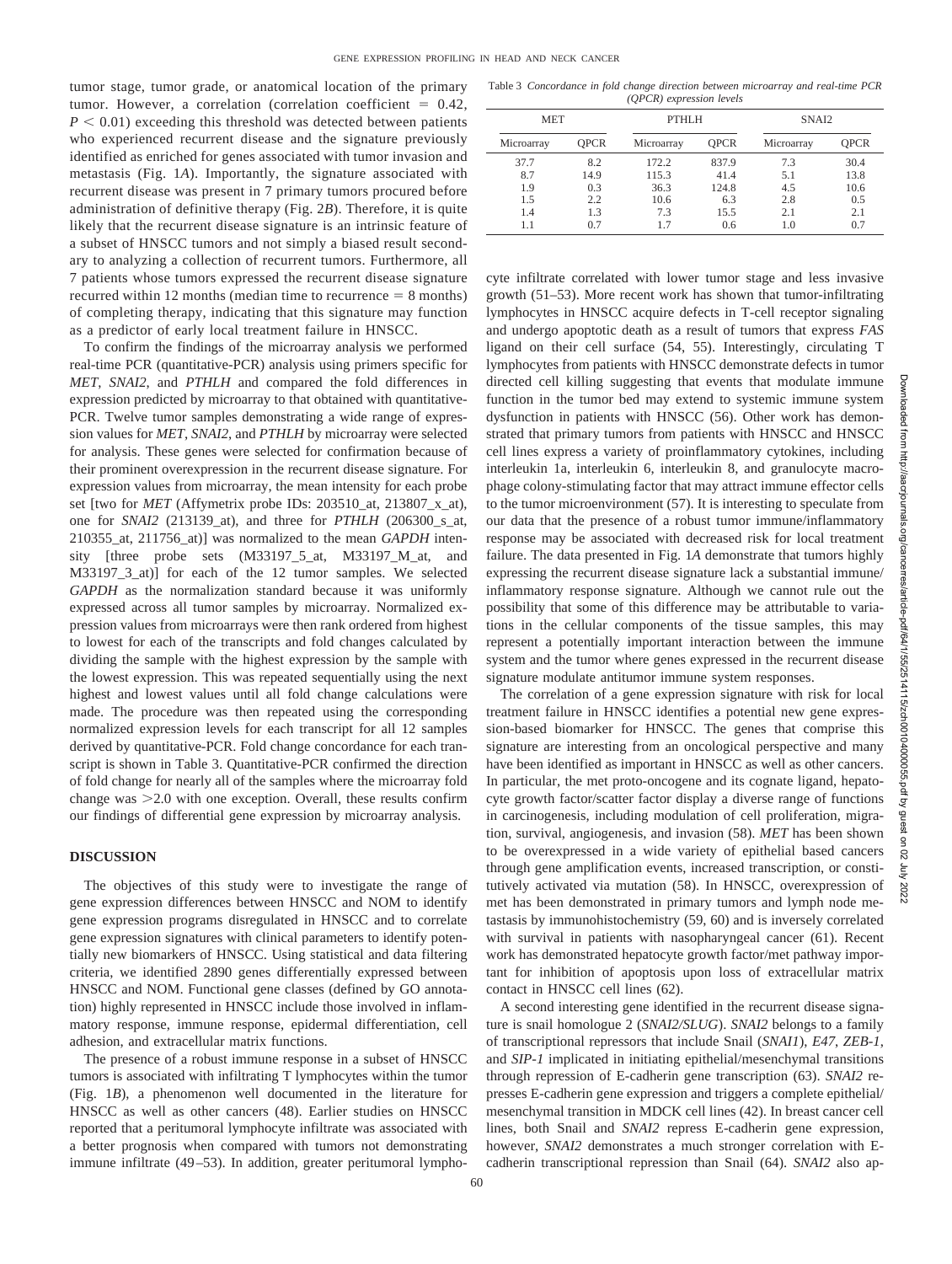pears to modulate sensitivity to apoptotic stimuli because it is able to protect hematopoietic progenitor cells from radiation-induced apoptosis *in vivo* (65). To our knowledge, this is the first evidence demonstrating overexpression of *SNAI2* in HNSCC.

The recurrent disease signature also contains several genes important in tumor cell/extracellular matrix interactions. For instance, laminin  $\alpha_3$ ,  $\beta_3$ , and  $\gamma_2$  and integrin  $\alpha_6$  and  $\beta_4$  are all present in this signature. The three laminin subunits together comprise laminin 5, which serves at the ligand for the  $\alpha_6\beta_4$  integrin. Laminin 5 and integrin  $\alpha_6\beta_4$  are up-regulated in squamous carcinoma of the skin, colon, esophagus, and larynx, and higher expression is correlated with increased invasiveness (66). The importance of laminin  $5-\alpha_6\beta_4$  integrin interactions in promoting invasive squamous carcinoma was recently demonstrated using a model in which human epidermal keratinocytes stably transfected with oncogenic RAS and  $I<sub>K</sub>B<sub>\alpha</sub>$  were transplanted into *scid/scid* mice (67). The identification of laminin 5 subunits and integrin  $\alpha_6\beta_4$  expressed in the recurrent disease signature from our study provides additional evidence that this signature is associated with a highly invasive subset of HNSCC tumors.

Several gene expression profiling studies in head and neck cancer have been performed recently (68–79). These studies have used a variety of array platforms, tissue types, and experimental designs, making direct comparisons with our data difficult. However, the results of two studies, performed on primary tumor tissues with reasonably large sample sizes, can be compared with our study. The study by Belbin *et al.* (68) evaluated gene expression signatures in 17 patients with HNSCC. Their study was a two-color cDNA array analysis using mRNA from normal human epithelial keratinocytes as a control. Two groups of squamous cell carcinomas were identified based on supervised clustering with confirmation of the clustering results performed using a bootstrap resampling method. Modest association was seen with poorer cause-specific survival at 2 years in tumors expressing a group 1 signature.

In other work, Mendez *et al.* (69) evaluated 26 oral squamous carcinomas, 2 premalignant lesions, and 18 normal mucosal samples, 9 of which were adjacent to oral cancers. They used the Affymetrix HuGene FL platform for their analyses and a series of regression modeling techniques and unsupervised clustering methodologies to determine differentially expressed genes. The aim of this study was to identify gene expression signatures that differentiate early-stage from late-stage disease or metastatic from nonmetastatic cancers. No significant differences in gene expression were seen that defined earlyand late-stage disease or metastatic and nonmetastatic cancers. Our data concurs with their finding that gene expression signatures do not correlate well with stage of disease. However, our data set is unable to assess the relative contribution of metastatic *versus* nonmetastatic tumors because no metastatic tumors were included in our study.

The data presented in this article identify distinct gene expression signatures that differentiate HNSCC from NOM. The complex gene expression patterns identified in our study are due in part to our choice to use bulk tumor tissues for the analysis. As such, this study is limited in the ability to differentiate tumor-specific gene expression, and additional studies using microdissected tissues will be needed to address this issue. The use of bulk tumor tissue, however, does provide substantial amounts of information related not only to the tumor itself but also to the molecular events ongoing in the tumor microenvironment. We provide evidence for the association of a gene expression signature enriched for genes associated with invasion and metastasis with the incidence of locally recurrent disease. The identification of this signature in 7 primary tumors suggests that this signature is intrinsic to the tumorigenic process and may serve as an important biomarker of local treatment failure in HNSCC. Future studies will focus on confirming these findings in an independent, prospectively collected cohort of HNSCC patients with the goal of implementing gene expression-based biomarkers into the clinical management of patients with HNSCC.

# **ACKNOWLEDGMENTS**

We thank Drs. Timothy Behrens, Kathy Moser, Erik Peterson, Brian Van Ness, and Jennifer Hall for critical review and helpful discussions during the preparation of this article. We also thank Sarah Bowell and Diane Rauch of the University of Minnesota Cancer Center Tissue Procurement Facility, Aaron Becker and Jill Plumb-Smith of the University of Minnesota Affymetrix Core Facility, and SeonaCherie Hanson of the Department of Laboratory Medicine and Pathology Immunohistochemistry Laboratory for their expert technical assistance.

# **REFERENCES**

- 1. Edwards, B. K., Howe, H. L., Ries, L. A., Thun, M. J., Rosenberg, H. M., Yancik, R., Wingo, P. A., Jemal, A., and Feigal, E. G. Annual report to the nation on the status of cancer, 1973–1999, featuring implications of age and aging on U. S. cancer burden. Cancer (Phila.), *94:* 2766–2792, 2002.
- 2. Ries, L. A. G., Eisner, M. P., Kosary, C. L., Hankey, B. F., Miller, B. A., Clegg, L., Mariotto, A., Fay, M. P., Feuer, E. J., and Edwards, B. K. SEER Cancer Statistics Review, 1975–2000. Bethesda, MD: National Cancer Institute, 2003.
- 3. Swango, P. A. Cancers of the oral cavity and pharynx in the United States: an epidemiologic overview. J. Public Health Dent., *56:* 309–318, 1996.
- 4. Smith, B. D., Haffty, B. G., and Sasaki, C. T. Molecular markers in head and neck squamous cell carcinoma: their biological function and prognostic significance. Ann. Otol. Rhinol. Laryngol., *110:* 221–228, 2001.
- 5. Forastiere, A., Koch, W., Trotti, A., and Sidransky, D. Head and neck cancer. N. Engl. J. Med., *345:* 1890–1900, 2001.
- 6. Kiaris, H., Spandidos, D. A., Jones, A. S., Vaughan, E. D., and Field, J. K. Mutations, expression and genomic instability of the H-ras proto-oncogene in squamous cell carcinomas of the head and neck. Br. J. Cancer, *72:* 123–128, 1995.
- 7. Hoa, M., Davis, S. L., Ames, S. J., and Spanjaard, R. A. Amplification of wild-type K-ras promotes growth of head and neck squamous cell carcinoma. Cancer Res., *62:* 7154–7156, 2002.
- 8. Freier, K., Joos, S., Flechtenmacher, C., Devens, F., Benner, A., Bosch, F. X., Lichter, P., and Hofele, C. Tissue microarray analysis reveals site-specific prevalence of oncogene amplifications in head and neck squamous cell carcinoma. Cancer Res., *63:* 1179–1182, 2003.
- 9. Rodrigo, J. P., Lazo, P. S., Ramos, S., Alvarez, I., and Suarez, C. MYC amplification in squamous cell carcinomas of the head and neck. Arch. Otolaryngol. Head Neck Surg., *122:* 504–507, 1996.
- 10. Dassonville, O., Formento, J. L., Francoual, M., Ramaioli, A., Santini, J., Schneider, M., Demard, F., and Milano, G. Expression of epidermal growth factor receptor and survival in upper aerodigestive tract cancer. J. Clin. Oncol., *11:* 1873–1878, 1993.
- 11. Miyaguchi, M., Olofsson, J., and Hellquist, H. B. Expression of epidermal growth factor receptor in laryngeal dysplasia and carcinoma. Acta Otolaryngol., *110:* 309– 313, 1990.
- 12. Berenson, J. R., Yang, J., and Mickel, R. A. Frequent amplification of the bcl-1 locus in head and neck squamous cell carcinomas. Oncogene, *4:* 1111–1116, 1989.
- 13. Callender, T., el-Naggar, A. K., Lee, M. S., Frankenthaler, R., Luna, M. A., and Batsakis, J. G. PRAD-1 (CCND1)/cyclin D1 oncogene amplification in primary head and neck squamous cell carcinoma. Cancer (Phila.), *74:* 152–158, 1994.
- 14. Jares, P., Fernandez, P. L., Campo, E., Nadal, A., Bosch, F., Aiza, G., Nayach, I., Traserra, J., and Cardesa, A. PRAD-1/cyclin D1 gene amplification correlates with messenger RNA overexpression and tumor progression in human laryngeal carcinomas. Cancer Res., *54:* 4813–4817, 1994.
- 15. Somers, K. D., Merrick, M. A., Lopez, M. E., Incognito, L. S., Schechter, G. L., and Casey, G. Frequent p53 mutations in head and neck cancer. Cancer Res., *52:* 5997–6000, 1992.
- 16. Boyle, J. O., Hakim, J., Koch, W., van der Riet, P., Hruban, R. H., Roa, R. A., Correo, R., Eby, Y. J., Ruppert, J. M., and Sidransky, D. The incidence of p53 mutations increases with progression of head and neck cancer. Cancer Res., *53:* 4477–4480, 1993.
- 17. Koch, W. M., Brennan, J. A., Zahurak, M., Goodman, S. N., Westra, W. H., Schwab, D., Yoo, G. H., Lee, D. J., Forastiere, A. A., and Sidransky, D. p53 mutation and locoregional treatment failure in head and neck squamous cell carcinoma. J. Natl. Cancer Inst. (Bethesda), *88:* 1580–1586, 1996.
- 18. Reed, A. L., Califano, J., Cairns, P., Westra, W. H., Jones, R. M., Koch, W., Ahrendt, S., Eby, Y., Sewell, D., Nawroz, H., Bartek, J., and Sidransky, D. High frequency of p16 (CDKN2/MTS-1/INK4A) inactivation in head and neck squamous cell carcinoma. Cancer Res., *56:* 3630–3633, 1996.
- 19. Papadimitrakopoulou, V., Izzo, J., Lippman, S. M., Lee, J. S., Fan, Y. H., Clayman, G., Ro, J. Y., Hittelman, W. N., Lotan, R., Hong, W. K., and Mao, L. Frequent inactivation of p16INK4a in oral premalignant lesions. Oncogene, *14:* 1799–1803, 1997.
- 20. Salven, P., Heikkila, P., Anttonen, A., Kajanti, M., and Joensuu, H. Vascular endothelial growth factor in squamous cell head and neck carcinoma: expression and prognostic significance. Mod. Pathol., *10:* 1128–1133, 1997.
- 21. Eisma, R. J., Spiro, J. D., and Kreutzer, D. L. Vascular endothelial growth factor expression in head and neck squamous cell carcinoma. Am. J. Surg., *174:* 513–517, 1997.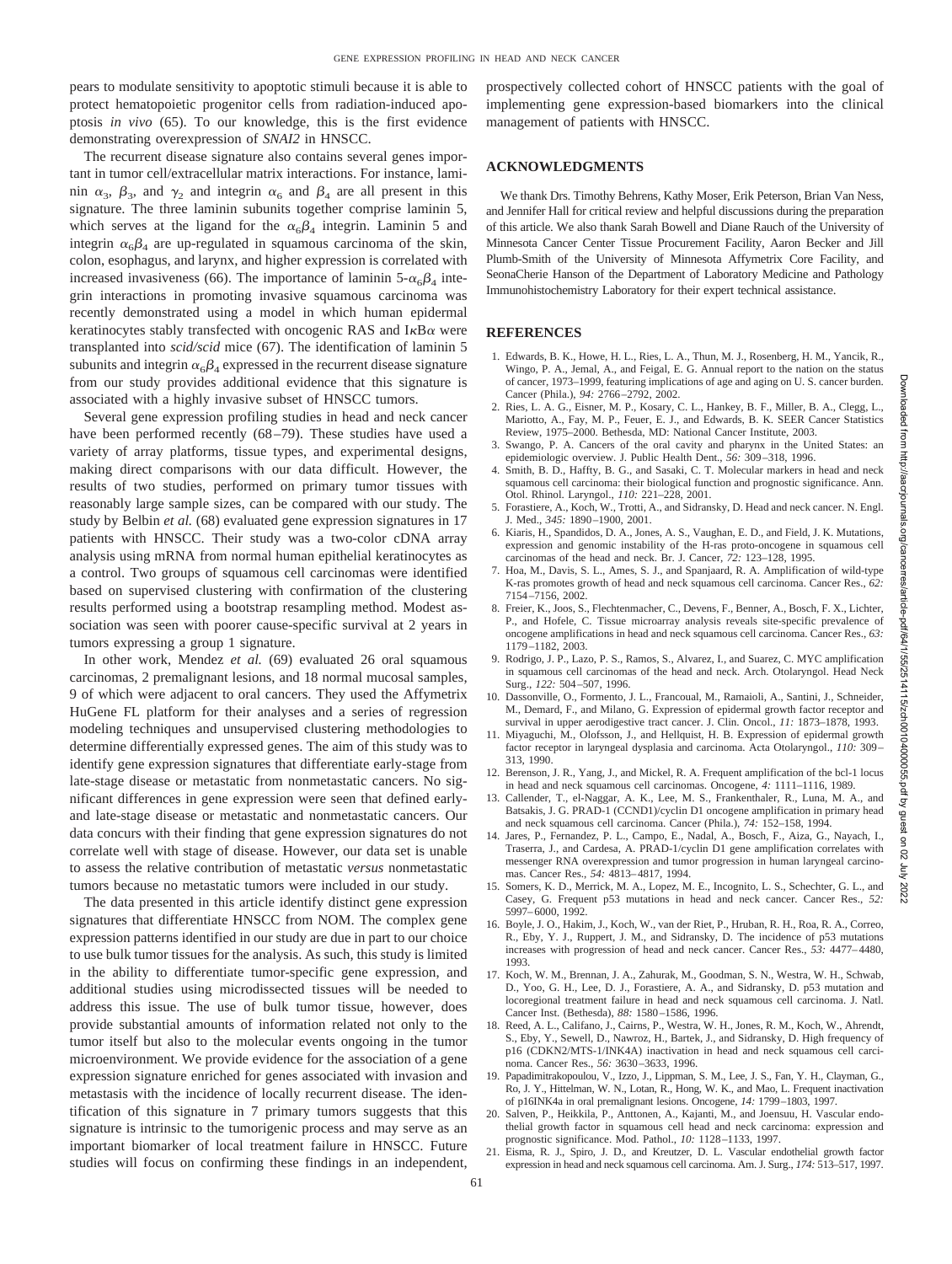- 22. Richards, B. L., Eisma, R. J., Spiro, J. D., Lindquist, R. L., and Kreutzer, D. L. Coexpression of interleukin-8 receptors in head and neck squamous cell carcinoma. Am. J. Surg., *174:* 507–512, 1997.
- 23. Kaplan, A. S., Caldarelli, D. D., Chacho, M. S., Bruce, D. R., Hutchinson, J., Conway, S., and Coon, J. S. Retrospective DNA analysis of head and neck squamous cell carcinoma. Arch. Otolaryngol. Head Neck Surg., *112:* 1159–1162, 1986.
- 24. Sakr, W., Hussan, M., Zarbo, R. J., Ensley, J., and Crissman, J. D. DNA quantitation and histologic characteristics of squamous cell carcinoma of the upper aerodigestive tract. Arch. Pathol. Lab. Med., *113:* 1009–1014, 1989.
- 25. Beder, L. B., Gunduz, M., Ouchida, M., Fukushima, K., Gunduz, E., Ito, S., Sakai, A., Nagai, N., Nishizaki, K., and Shimizu, K. Genome-wide analyses on loss of heterozygosity in head and neck squamous cell carcinomas. Lab. Investig., *83:* 99–105, 2003.
- 26. Califano, J., van der Riet, P., Westra, W., Nawroz, H., Clayman, G., Piantadosi, S., Corio, R., Lee, D., Greenberg, B., Koch, W., and Sidransky, D. Genetic progression model for head and neck cancer: implications for field cancerization. Cancer Res., *56:* 2488–2492, 1996.
- 27. Takebayashi, S., Ogawa, T., Jung, K. Y., Muallem, A., Mineta, H., Fisher, S. G., Grenman, R., and Carey, T. E. Identification of new minimally lost regions on 18q in head and neck squamous cell carcinoma. Cancer Res., *60:* 3397–3403, 2000.
- 28. Ah-See, K. W., Cooke, T. G., Pickford, I. R., Soutar, D., and Balmain, A. An allelotype of squamous carcinoma of the head and neck using microsatellite markers. Cancer Res., *54:* 1617–1621, 1994.
- 29. Nutt, C. L., Mani, D. R., Betensky, R. A., Tamayo, P., Cairncross, J. G., Ladd, C., Pohl, U., Hartmann, C., McLaughlin, M. E., Batchelor, T. T., Black, P. M., von Deimling, A., Pomeroy, S. L., Golub, T. R., and Louis, D. N. Gene expression-based classification of malignant gliomas correlates better with survival than histological classification. Cancer Res., *63:* 1602–1607, 2003.
- 30. Alizadeh, A. A., Eisen, M. B., Davis, R. E., Ma, C., Lossos, I. S., Rosenwald, A., Boldrick, J. C., Sabet, H., Tran, T., Yu, X., Powell, J. I., Yang, L., Marti, G. E., Moore, T., Hudson, J., Jr., Lu, L., Lewis, D. B., Tibshirani, R., Sherlock, G., Chan, W. C., Greiner, T. C., Weisenburger, D. D., Armitage, J. O., Warnke, R., Staudt, L. M., *et al.* Distinct types of diffuse large B-cell lymphoma identified by gene expression profiling. Nature (Lond.), *403:* 503–511, 2000.
- 31. van de Vijver, M. J., He, Y. D., van't Veer, L. J., Dai, H., Hart, A. A., Voskuil, D. W., Schreiber, G. J., Peterse, J. L., Roberts, C., Marton, M. J., Parrish, M., Atsma, D., Witteveen, A., Glas, A., Delahaye, L., van der Velde, T., Bartelink, H., Rodenhuis, S., Rutgers, E. T., Friend, S. H., and Bernards, R. A gene-expression signature as a predictor of survival in breast cancer. N. Engl. J. Med., *347:* 1999–2009, 2002.
- 32. Scherf, U., Ross, D. T., Waltham, M., Smith, L. H., Lee, J. K., Tanabe, L., Kohn, K. W., Reinhold, W. C., Myers, T. G., Andrews, D. T., Scudiero, D. A., Eisen, M. B., Sausville, E. A., Pommier, Y., Botstein, D., Brown, P. O., and Weinstein, J. N. A gene expression database for the molecular pharmacology of cancer. Nat. Genet., *24:* 236–244, 2000.
- 33. Takahashi, M., Rhodes, D. R., Furge, K. A., Kanayama, H., Kagawa, S., Haab, B. B., and Teh, B. T. Gene expression profiling of clear cell renal cell carcinoma: gene identification and prognostic classification. Proc. Natl. Acad. Sci. USA, *98:* 9754– 9759, 2001.
- 34. West, M., Blanchette, C., Dressman, H., Huang, E., Ishida, S., Spang, R., Zuzan, H., Olson, J. A., Jr., Marks, J. R., and Nevins, J. R. Predicting the clinical status of human breast cancer by using gene expression profiles. Proc. Natl. Acad. Sci. USA, *98:* 11462–11467, 2001.
- 35. Bhattacharjee, A., Richards, W. G., Staunton, J., Li, C., Monti, S., Vasa, P., Ladd, C., Beheshti, J., Bueno, R., Gillette, M., Loda, M., Weber, G., Mark, E. J., Lander, E. S., Wong, W., Johnson, B. E., Golub, T. R., Sugarbaker, D. J., and Meyerson, M. Classification of human lung carcinomas by mRNA expression profiling reveals distinct adenocarcinoma subclasses. Proc. Natl. Acad. Sci. USA, *98:* 13790–13795, 2001.
- 36. Satterthwaite, F. An approximate distribution of estimates of variance components. Biometrics Bulletin, *2:* 110–114, 1946.
- 37. Eisen, M. B., Spellman, P. T., Brown, P. O., and Botstein, D. Cluster analysis and display of genome-wide expression patterns. Proc. Natl. Acad. Sci. USA, *95:* 14863– 14868, 1998.
- 38. Allison, D., Gadbury, G., Heo, M., Fernandez, J. R., Lee, C. K., Prolla, T. A., and Weindruch, R. A mixture model approach for the analysis of microarray gene expression data. Comput. Stat. Data Anal., *39:* 1–20, 2002.
- 39. Marshall, D., Hardman, M. J., Nield, K. M., and Byrne, C. Differentially expressed late constituents of the epidermal cornified envelope. Proc. Natl. Acad. Sci. USA, *98:* 13031–13036, 2001.
- 40. Matsumoto, K., Takayama, N., Ohnishi, J., Ohnishi, E., Shirayoshi, Y., Nakatsuji, N., and Ariga, H. Tumour invasion and metastasis are promoted in mice deficient in tenascin X. Genes Cells, *6:* 1101–1111, 2001.
- 41. Chung, C. H., Bernard, P. S., and Perou, C. M. Molecular portraits and the family tree of cancer. Nat. Genet., *32* (Suppl.)*:* 533–540, 2002.
- 42. Bolos, V., Peinado, H., Perez-Moreno, M. A., Fraga, M. F., Esteller, M., and Cano, A. The transcription factor slug represses E-cadherin expression and induces epithelial to mesenchymal transitions: a comparison with Snail and E47 repressors. J. Cell Sci., *116:* 499–511, 2003.
- 43. Weidner, K. M., Sachs, M., and Birchmeier, W. The Met receptor tyrosine kinase transduces motility, proliferation, and morphogenic signals of scatter factor/hepatocyte growth factor in epithelial cells. J. Cell Biol., *121:* 145–154, 1993.
- 44. Khatri, P., Draghici, S., Ostermeier, G. C., and Krawetz, S. A. Profiling gene expression using onto-express. Genomics, *79:* 266–270, 2002.
- 45. Draghici, S., Khatri, P., Martins, R. P., Ostermeier, G. C., and Krawetz, S. A. Global functional profiling of gene expression. Genomics, *81:* 98–104, 2003.
- 46. Ashburner, M., Ball, C. A., Blake, J. A., Botstein, D., Butler, H., Cherry, J. M., Davis, A. P., Dolinski, K., Dwight, S. S., Eppig, J. T., Harris, M. A., Hill, D. P., Issel-Tarver, L., Kasarskis, A., Lewis, S., Matese, J. C., Richardson, J. E., Ringwald, M., Rubin,

G. M., and Sherlock, G. Gene ontology: tool for the unification of biology. The Gene Ontology Consortium. Nat. Genet., *25:* 25–29, 2000.

- 47. Benjamini, Y., and Hochberg, Y. Controlling the false discovery rate: a practical and powerful approach to multiple testing. J. R. Stat. Soc. B, *57:* 289–300, 1995.
- 48. Rosenberg, S. A. Principles and applications of biologic therapy. *In:* V. T. De Vita, S. Hellman, and S. A. Rosenberg (eds.), Cancer, Principles and Practice of Oncology, Ed. 4, pp. 293–324. Philadelphia: J. B. Lippincott Co., 1993.
- 49. Wolf, G. T., Hudson, J. L., Peterson, K. A., Miller, H. L., and McClatchey, K. D. Lymphocyte subpopulations infiltrating squamous carcinomas of the head and neck: correlations with extent of tumor and prognosis. Otolaryngol. Head Neck Surg., *95:* 142–152, 1986.
- 50. Hiratsuka, H., Imamura, M., Kasai, K., Kamiya, H., Ishii, Y., Kohama, G., and Kikuchi, K. Lymphocyte subpopulations and T-cell subsets in human oral cancer tissues: immunohistologic analysis by monoclonal antibodies. Am. J. Clin. Pathol., *81:* 464–470, 1984.
- 51. Guo, M., Rabin, B. S., Johnson, J. T., and Paradis, I. L. Lymphocyte phenotypes at tumor margins in patients with head and neck cancer. Head Neck Surg., *9:* 265–271, 1987.
- 52. Hirota, J., Ueta, E., Osaki, T., and Ogawa, Y. Immunohistologic study of mononuclear cell infiltrates in oral squamous cell carcinomas. Head Neck, *12:* 118–125, 1990.
- 53. Slootweg, P. J., de Pagter, M., de Weger, R. A., and de Wilde, P. C. Lymphocytes at tumor margins in patients with head and neck cancer. Relationship with tumor size, human lymphocyte antigen molecules, and metastasis. Int. J. Oral Maxillofac. Surg., *23:* 286–289, 1994.
- 54. Kuss, I., Saito, T., Johnson, J. T., and Whiteside, T. L. Clinical significance of decreased  $\zeta$  chain expression in peripheral blood lymphocytes of patients with head and neck cancer. Clin. Cancer Res., *5:* 329–334, 1999.
- 55. Gastman, B. R., Atarshi, Y., Reichert, T. E., Saito, T., Balkir, L., Rabinowich, H., and Whiteside, T. L. Fas ligand is expressed on human squamous cell carcinomas of the head and neck, and it promotes apoptosis of T lymphocytes. Cancer Res., *59:* 5356–5364, 1999.
- 56. Reichert, T. E., Strauss, L., Wagner, E. M., Gooding, W., and Whiteside, T. L. Signaling abnormalities, apoptosis, and reduced proliferation of circulating and tumor-infiltrating lymphocytes in patients with oral carcinoma. Clin. Cancer Res., *8:* 3137–3145, 2002.
- 57. Chen, Z., Malhotra, P. S., Thomas, G. R., Ondrey, F. G., Duffey, D. C., Smith, C. W., Enamorado, I., Yeh, N. T., Kroog, G. S., Rudy, S., McCullagh, L., Mousa, S., Quezado, M., Herscher, L. L., and Van Waes, C. Expression of proinflammatory and proangiogenic cytokines in patients with head and neck cancer. Clin. Cancer Res., *5:* 1369–1379, 1999.
- 58. Trusolino, L., and Comoglio, P. M. Scatter-factor and semaphorin receptors: cell signalling for invasive growth. Nat. Rev. Cancer, *2:* 289–300, 2002.
- 59. Cortesina, G., Martone, T., Galeazzi, E., Olivero, M., De Stefani, A., Bussi, M., Valente, G., Comoglio, P. M., and Di Renzo, M. F. Staging of head and neck squamous cell carcinoma using the MET oncogene product as marker of tumor cells in lymph node metastases. Int. J. Cancer, *89:* 286–292, 2000.
- 60. Galeazzi, E., Olivero, M., Gervasio, F. C., De Stefani, A., Valente, G., Comoglio, P. M., Di Renzo, M. F., and Cortesina, G. Detection of MET oncogene/hepatocyte growth factor receptor in lymph node metastases from head and neck squamous cell carcinomas. Eur. Arch. Otorhinolaryngol., *254* (Suppl. 1)*:* S138–S143, 1997.
- 61. Qian, C. N., Guo, X., Cao, B., Kort, E. J., Lee, C. C., Chen, J., Wang, L. M., Mai, W. Y., Min, H. Q., Hong, M. H., Vande Woude, G. F., Resau, J. H., and Teh, B. T. Met protein expression level correlates with survival in patients with late-stage nasopharyngeal carcinoma. Cancer Res., *62:* 589–596, 2002.
- 62. Zeng, Q., Chen, S., You, Z., Yang, F., Carey, T. E., Saims, D., and Wang, C. Y. Hepatocyte growth factor inhibits anoikis in head and neck squamous cell carcinoma cells by activation of ERK and Akt signaling independent of NF-KB. J. Biol. Chem., *277:* 25203–25208, 2002.
- 63. Savagner, P. Leaving the neighborhood: molecular mechanisms involved during epithelial-mesenchymal transition. Bioessays, *23:* 912–923, 2001.
- 64. Hajra, K. M., Chen, D. Y., and Fearon, E. R. The SLUG zinc-finger protein represses E-cadherin in breast cancer. Cancer Res., *62:* 1613–1618, 2002.
- 65. Inoue, A., Seidel, M. G., Wu, W., Kamizono, S., Ferrando, A. A., Bronson, R. T., Iwasaki, H., Akashi, K., Morimoto, A., Hitzler, J. K., Pestina, T. I., Jackson, C. W., Tanaka, R., Chong, M. J., McKinnon, P. J., Inukai, T., Grosveld, G. C., and Look, A. T. Slug, a highly conserved zinc finger transcriptional repressor, protects hematopoietic progenitor cells from radiation-induced apoptosis *in vivo*. Cancer Cell, *2:* 279–288, 2002.
- 66. Patarroyo, M., Tryggvason, K., and Virtanen, I. Laminin isoforms in tumor invasion, angiogenesis and metastasis. Semin. Cancer Biol., *12:* 197–207, 2002.
- 67. Dajee, M., Lazarov, M., Zhang, J. Y., Cai, T., Green, C. L., Russell, A. J., Marinkovich, M. P., Tao, S., Lin, O., Kubo, Y., and Khavari, P. A. NF-KB blockade and oncogenic Ras trigger invasive human epidermal neoplasia. Nature (Lond.), *421:* 639–643, 2003.
- 68. Belbin, T. J., Singh, B., Barber, I., Socci, N., Wenig, B., Smith, R., Prystowsky, M. B., and Childs, G. Molecular classification of head and neck squamous cell carcinoma using cDNA microarrays. Cancer Res., *62:* 1184–1190, 2002.
- 69. Mendez, E., Cheng, C., Farwell, D. G., Ricks, S., Agoff, S. N., Futran, N. D., Weymuller, E. A., Jr., Maronian, N. C., Zhao, L. P., and Chen, C. Transcriptional expression profiles of oral squamous cell carcinomas. Cancer (Phila.), *95:* 1482– 1494, 2002.
- 70. Hasina, R., Hulett, K., Bicciato, S., Di Bello, C., Petruzzelli, G. J., and Lingen, M. W. Plasminogen activator inhibitor-2: a molecular biomarker for head and neck cancer progression. Cancer Res., *63:* 555–559, 2003.
- 71. Higuchi, E., Oridate, N., Furuta, Y., Suzuki, S., Hatakeyama, H., Sawa, H., Sunayashiki-Kusuzaki, K., Yamazaki, K., Inuyama, Y., and Fukuda, S. Differentially

2022